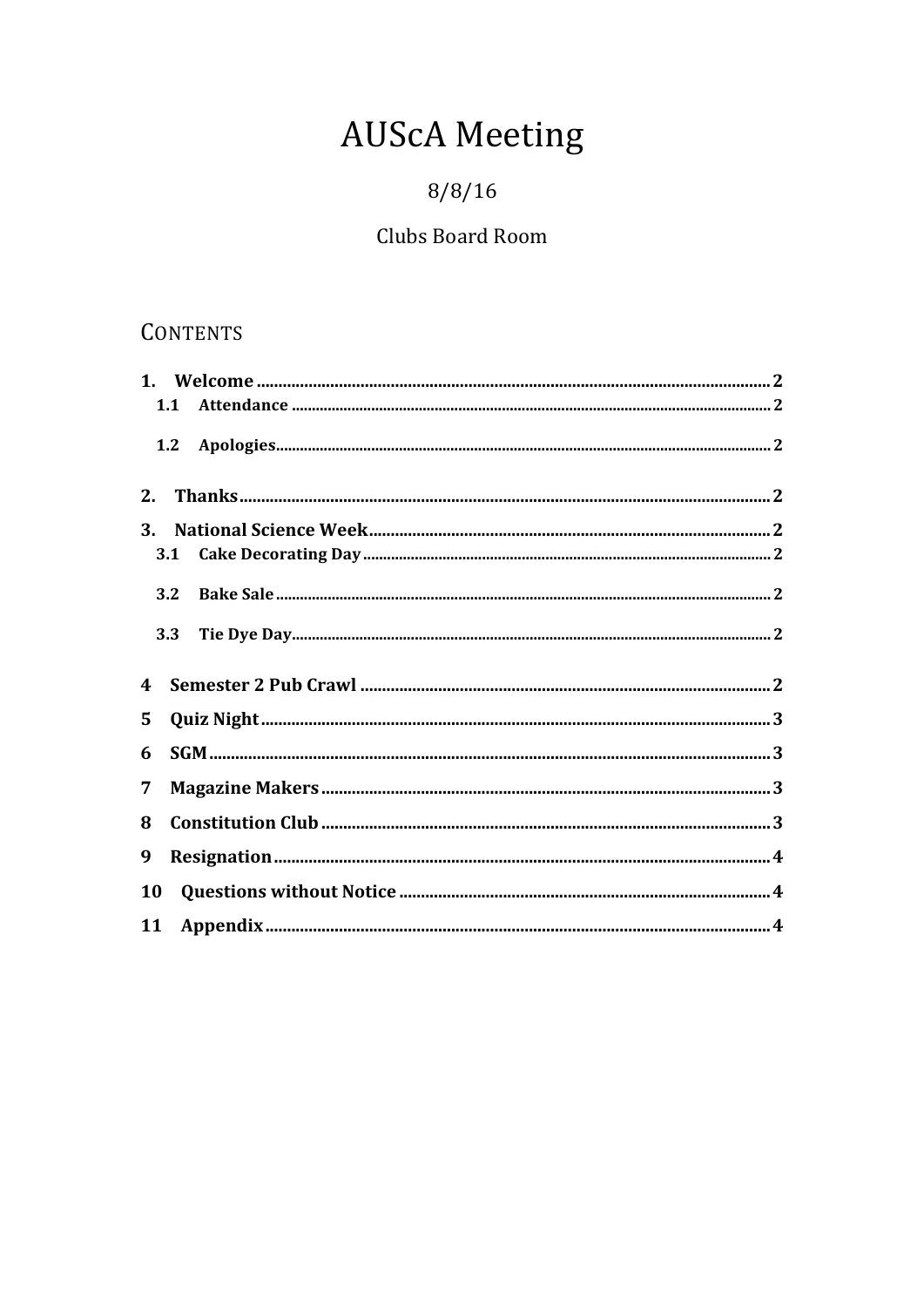## 1. WELCOME

#### 1.1 ATTENDANCE

Urwah Nawaz, Emi Shutz, Catisha Coburn, Michael Cappocia, Taylor Thompson-Caruso, Brittany Howell, Declan Price-Brooks, Ben Geytenbeek

#### 1.2 APOLOGIES

Kimberly McLean, Lauren Fuge, Khalia Primer, Ellen Swan

# 2. THANKS

For all of the hard work she put into making the ball happen, we said a big thank you to Emi and then gave her a big box of Malteasers.

# 3. NATIONAL SCIENCE WEEK

#### 3.1 CAKE DECORATING DAY

Cake decorating day is on Tuesday  $16<sup>th</sup>$ . The mezzanine has been booked for the day. The committee and any volunteers will be asked via Facebook and email to bring in baked cupcakes and decorating materials. The Communication Officers will organize any announcements to the public. They will specify what we need exactly. Urwah will creat an excel sheet for the committee jobs. 

Emi has offered to make gluten free brownies, and Declan has offered to make vegan cupcakes for those who have dietary requirements. The Faculty of Science has offered to pay for \$100 of baking goods. Urwah will buy these. Icing sugar, flour and vanilla extract have already been donated. Urwah will also buy ginger bread men to decorate. Catisha will organize a roster for today and the rest of the week.

Decoration will be done predominantly using icing pens, since these will be easiest to use.

Booked student kitchen (selling), maths lawn for 3/5 days

#### 3.2 BAKE SALE

The student kitchen has been booked for the bake sale on Wednesday 17<sup>th</sup> August.

#### 3.3 TIE DYE DAY

The Tie Dye Day will be on Friday  $18<sup>th</sup>$ . This was going to be held on the Maths Lawns, but Urwah will change this to the cloisters, since this area will be more amenable to hanging up the pretty lab coats using rope.

Since there would be difficulties to effectively tie dye each lab coat entirely (due to the expense of the die and the material of the lab coat), each lab coat will only be partially dyed (for example, a sleeve) and then this will be supplemented by using fabric markers to decorate the rest.

# 4 SEMESTER 2 PUB CRAWL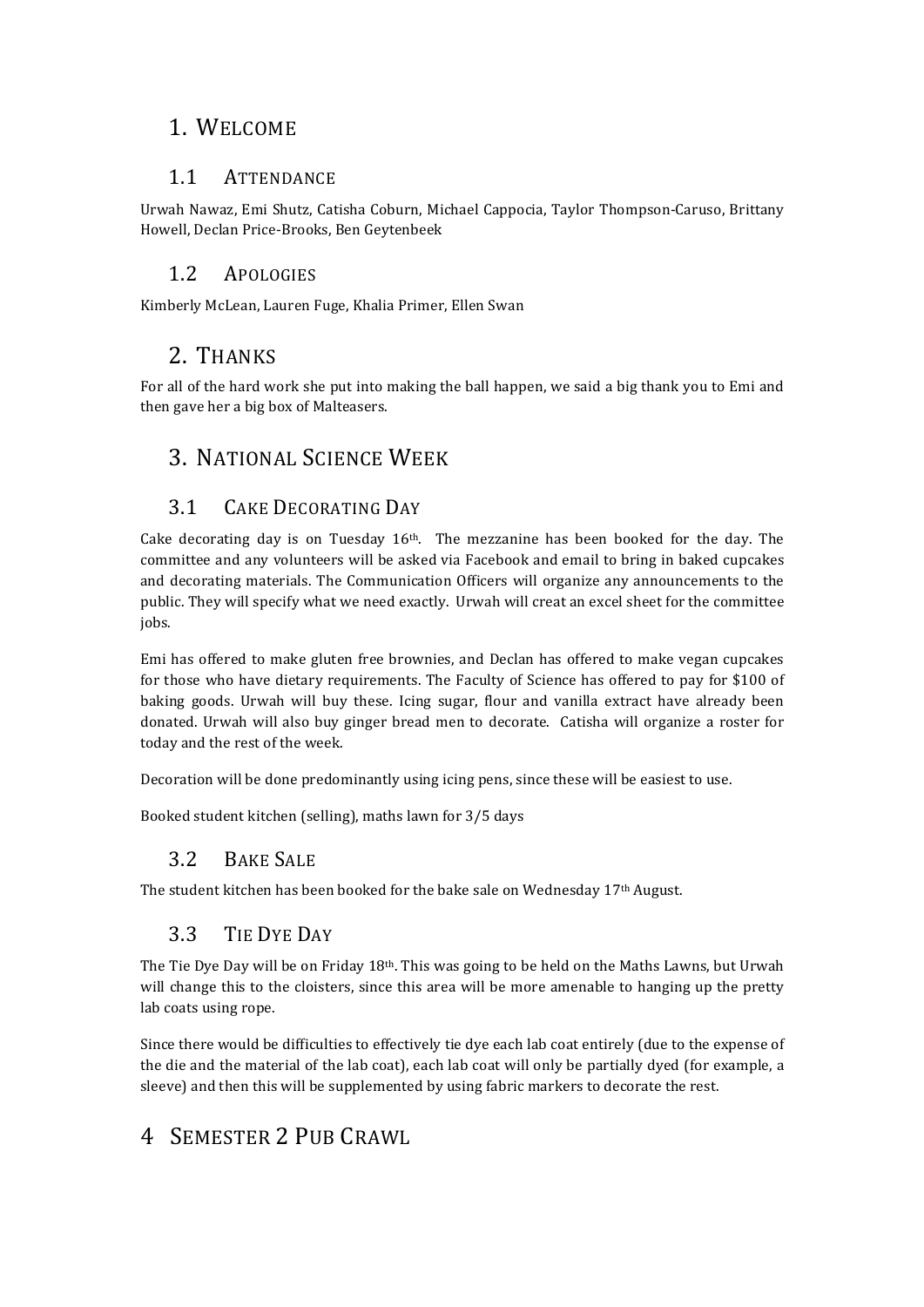The theme has been decided on a "The Theory of Evolution" with Pokemon. Currently there are 3 designs based on the traditional starter Pokemon, plus an additional special design with Pikachu that we would have at least 50 of (due to shirt production constraints). The Pikachu design will be a volunteer exclusive design, available only to committee members and Ausca members who volunteer at events. This has the added benefit of allowing pub-crawl goers to easily find help in a crowd (committee members can direct them to the allocated responsible people). Any excess will be raffled off during the quiz night.

Preorders close next week, with the in person sales occurring on Monday, Tuesday and Wednesday. 

# 5 QUIZ NIGHT

Quiz night questions are currently being produced. Urwah will forward the fee for the room hire to Kim so that she can organise the transaction. There will be no overarching theme for the night, instead each table is welcome to dress up in a theme of their own choice.

# 6 SGM

An SGM will be organized for later in the semester to organize the change in the constitution and changing banks.

## 7 MAGAZINE MAKERS

Each page has been planned out, with a total of 40 pages. This will include a large body of text from the editor, pages with small bodies of text  $+$  submissions from the public, and pages with only submissions from the public.

Now that the planning is finished, the sub-committee will change roles, and people will be assigned to organize one or more pages. This may involve writing it themselves or finding someone else to write it. Urwah will post on the Facebook this change to the sub committee, so that more people can join and others can back out.

Submissions for the different sections of the paper will be organized via a Google form. The submission will start during National Science Week and go until the end of the midterm break. Brittany will organize with the communication officers to organize the engagement of the public.

The software that will be used to design the magazine has not been decided on yet.

The magazines should be finished by early December in order to finish printing prior to O Week.

# 8 CONSTITUTION CLUB

The Constitution has been entirely re-written, although the underlying structure will remain the same and only requires an SGM to pass it. This has included bringing back previous positions that will be appointed by the committee:

Our Loyal Leader of the Opposition; who will oppose any resolution suggested by the committee. 

Moral Officer, who reports cases of 'debauchery', for example the events of pub crawls.

Sergeant at Arms, who enforces order at meetings and general meetings with or without a mace (a toy mace will be provided)